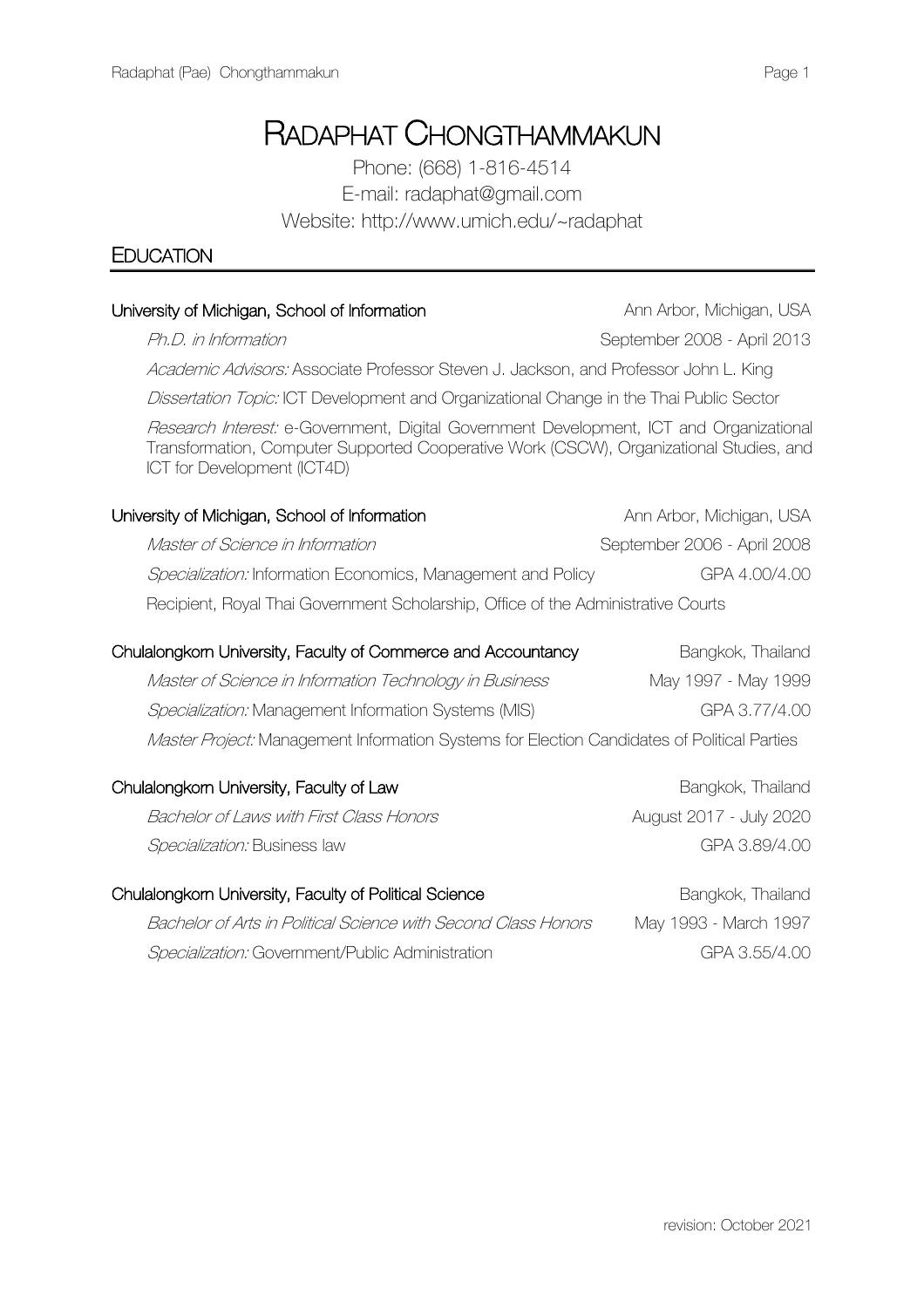# PROFESSIONAL EXPERIENCE

| Office of the Administrative Courts, Bureau of Strategic Management<br>Director                                                                                                              | Bangkok, Thailand<br>October 2021 - Present             |
|----------------------------------------------------------------------------------------------------------------------------------------------------------------------------------------------|---------------------------------------------------------|
| Office of the Administrative Courts, Bureau of IT                                                                                                                                            | Bangkok, Thailand                                       |
| Director of IT Strategy and Innovation Group<br>IT Official                                                                                                                                  | June 2008 - September 2021<br>February 2000 - June 2008 |
| Senate Standing Committee on Foreign Affairs                                                                                                                                                 | Bangkok, Thailand                                       |
| Specialist attached to the Committee                                                                                                                                                         | October 2019 - Present                                  |
| Chulalongkorn University                                                                                                                                                                     | Bangkok, Thailand                                       |
| Visiting Lecturer                                                                                                                                                                            | October 2013 - January 2014                             |
| Taught doctoral courses, such as Theories in MIS Research, and Seminar in IT/IS, in the<br>Ph.D. in Information Technology in Business Program at the Faculty of Commerce and<br>Accountancy |                                                         |
| University of Michigan                                                                                                                                                                       | Ann Arbor, Michigan, USA                                |
| Graduate Student Instructor (Teaching Assistant)                                                                                                                                             | September 2009 - April 2013                             |
| University of Michigan                                                                                                                                                                       | Ann Arbor, Michigan, USA                                |
| Graduate Student Research Assistant                                                                                                                                                          | September 2008 - April 2013                             |

# Oregon Employment Department's IT Section Salem, Oregon, USA

Information Specialist Intern June - August 2007

The internship is part of the exceptional summer internships' eGov Interns program organized and sponsored by the Mark O. Hatfield School of Government at Portland State University

# Office of the Official Information Commission **Bangkok**, Thailand

IT Official, Information Technology Division June 1999 - January 2000

# TEACHING EXPERIENCE

# Managing the IT in Organizations

Graduate Student Instructor: Graduate course at School of Information, University of Michigan

# Principles in Management

Graduate Student Instructor: Graduate course at School of Information, University of Michigan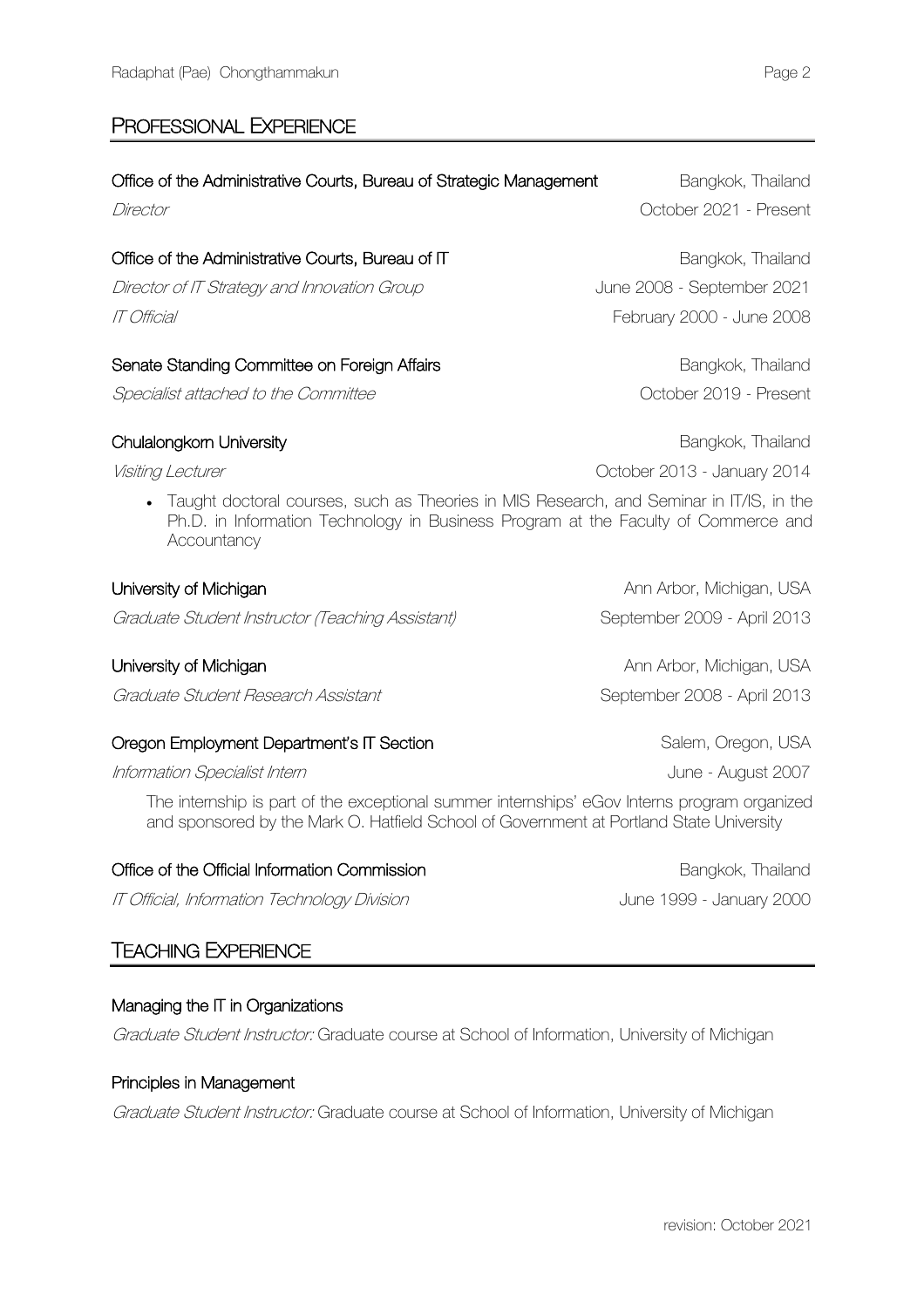Graduate Student Instructor: Graduate course at School of Information, University of Michigan

#### Information and Social Systems: Collection, Flows, and Processing

Graduate Student Instructor: Graduate course at School of Information, University of Michigan

# **PUBLICATIONS**

Serirak, N., Kamolthamwong, K., Chongthammakun, R., Chatupatwongsa, W., Nuntasirisorn N., Mingmuang, A. (2020). Digital Economy Development Planning for Local Government: Problems and Recommendations. Journal of Politics, Administrative and Law. 12(2), 171-196.

Chongthammakun, R., & Jackson, S. J. (2012). Boundary Objects, Agents, and Organizations: Lessons from E-Document System Development in Thailand. In Proceedings of the 2012 45<sup>th</sup> Hawaii International Conference on System Sciences (HICSS-45). Los Alamitos, CA, USA: IEEE Computer Society. \*Nominated for Best Paper Award

Chongthammakun, R., & Jackson, S. J. (2012). Computerization and Control: ICTs and Managerial Reform in the Thai Public Sector. In Proceedings of the 2012 iConference. Toronto, Canada: ACM Digital Library.

Chongthammakun, R., & Pal, J. (2012). ICTs and Development in the Thai Bureaucracy: An Examination of Decentralization and Organizational Change. In Proceedings of the 5th International Conference on Information and Communication Technologies and Development (ICTD'12). Atlanta, GA, USA: ACM Digital Library.

Jackson, S. J., & Chongthammakun, R. (2011). Infrastructure and Standards in Thai Digital Government. In Proceedings of the 2011 iConference. Seattle, WA, USA: ACM Digital Library.

Chongthammakun, R., & Jackson, S. J. (2010). Extending Virtual Organizations in the Public Sector: Lessons from CSCW, STS, and Organization Science. In Proceedings of the 2010 43<sup>d</sup> Hawaii International Conference on System Sciences (HICSS-43). Los Alamitos, CA, USA: IEEE Computer Society.

# CONFERENCES & WORKSHOPS

The International Conference on e-Justice in Uzbekistan: Current Status Tashkent, Uzbekistan and Prospectives for Development Up to 2025

Invited speaker (UNDP contract) September 27, 2019 The Rule of Law Partnership in Uzbekistan project by the Supreme Court of Uzbekistan, USAID, and UNDP

Presented on topic "The Administrative Court of Thailand's e-Court Development: Moving Forward to Smart Court"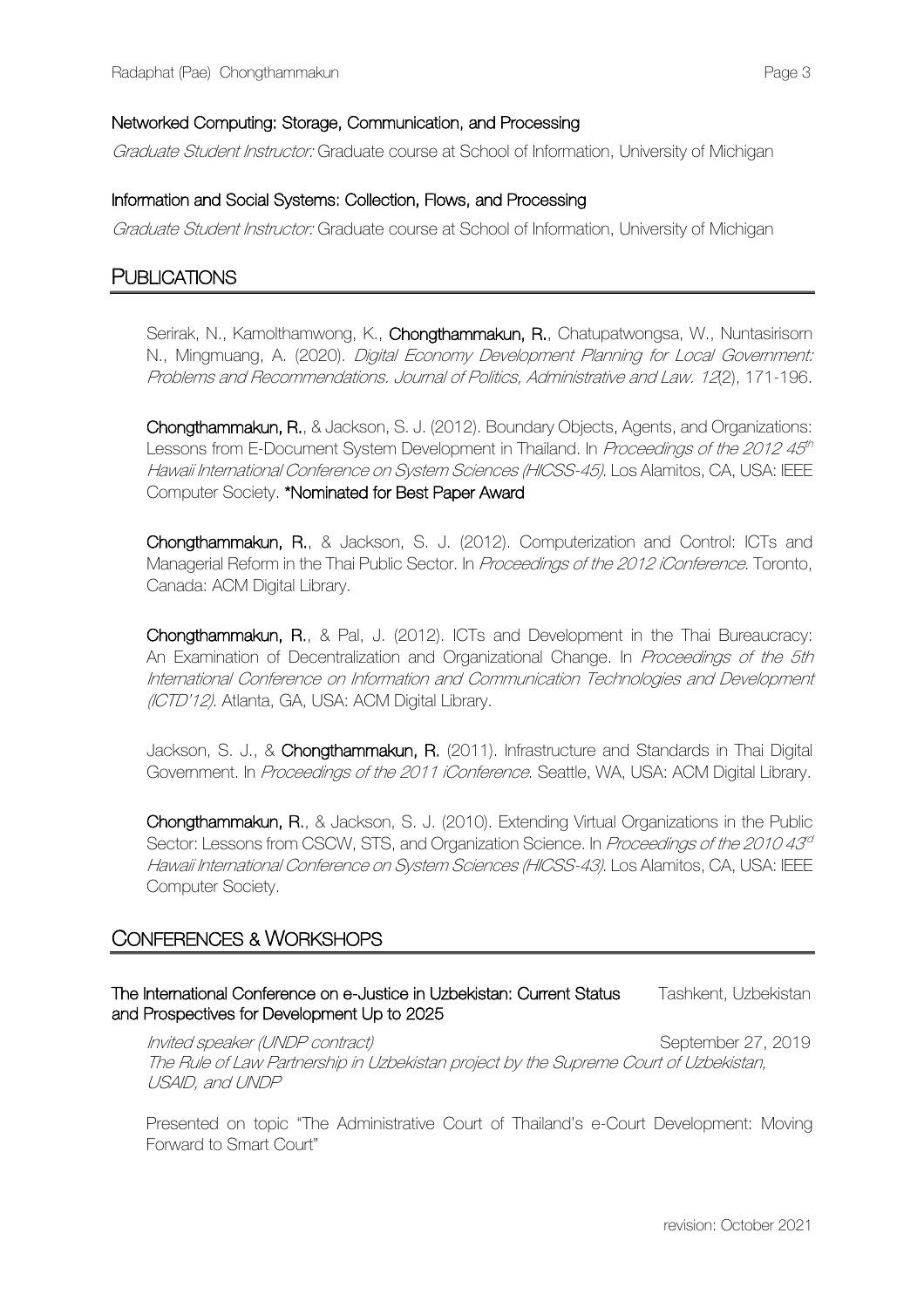| (ASAJ) 2019 the International Association of Supreme Administrative Jurisdictions (IASAJ)                                                                   |                                | Mexico                |
|-------------------------------------------------------------------------------------------------------------------------------------------------------------|--------------------------------|-----------------------|
| Congress of the International Association of Supreme Administrative Jurisdictions (IASAJ)<br>Board meeting and Seminar on "Public Law and New Technologies" |                                | June 23-30, 2019      |
| 2017 TOPCIT Workshop and HRD Program                                                                                                                        | Seoul and Daejeon, South Korea |                       |
| Test of Practical Competency in ICT (TOPCIT)<br>2017 Thailand's highest scorer<br>Institute for ICT Promotion (IITP)'s sponsorship                          |                                | November 21-30, 2017  |
| (ASA) 2017 the International Association of Supreme Administrative Jurisdictions (IASAJ)                                                                    |                                | Venice, Italy         |
| Board meeting and Seminar on "Electronic access to the Courts"                                                                                              |                                | September 26-27, 2017 |
|                                                                                                                                                             |                                |                       |

2015 Global ICT Seoul Forum and the state of the Seoul, South Korea Attendee (KAIST's sponsorship) and the control of the October 28-30, 2015

Foreign Expert Residency Program **Daejeon and Seoul, South Korea** 

Research Fellow (KAIST's sponsorship) November 11-24, 2014

Conducted a preliminary research study on Korean e-Court development and implementation, hosted by the Global IT Technology Program (ITTP) of Korea Advanced Institute of Science and Technology (KAIST), sponsored by the National IT Promotion Agency (NIPA) and the Ministry of Science, ICT and Future Planning (MSIP)

#### 2014 Global ICT Seoul Forum Seoul, South Korea Seoul, South Korea

Gave a talk on "The ICT development of the Administrative Court of Thailand: A Path to e-Court" in the Global Best Practice Session to professors, researchers, students and alums of the International IT Policy Program (ITTP) of Seoul National University, and the Global IT Technology Program (ITTP) of Korea Advanced Institute of Science and Technology (KAIST), and to staff of the National IT Promotion Agency (NIPA), the Ministry of Science, ICT and Future Planning (MSIP), and IT-related entrepreneurs

| ICAAN 51         | Los Angeles, California, USA |
|------------------|------------------------------|
| Attendee         | October 12-16, 2014          |
| <b>CSCW 2013</b> | San Antonio, Texas, USA      |
| Attendee         | February 23-27, 2013         |
| ICTD'12          | Atlanta, Georgia, USA        |
| Paper Presenter  | March 12-15, 2012            |

Presented paper "ICTs and Development in the Thai Bureaucracy: An Examination of Decentralization and Organizational Change" in the Reconsidering Stances session

Invited Speaker November 18, 2014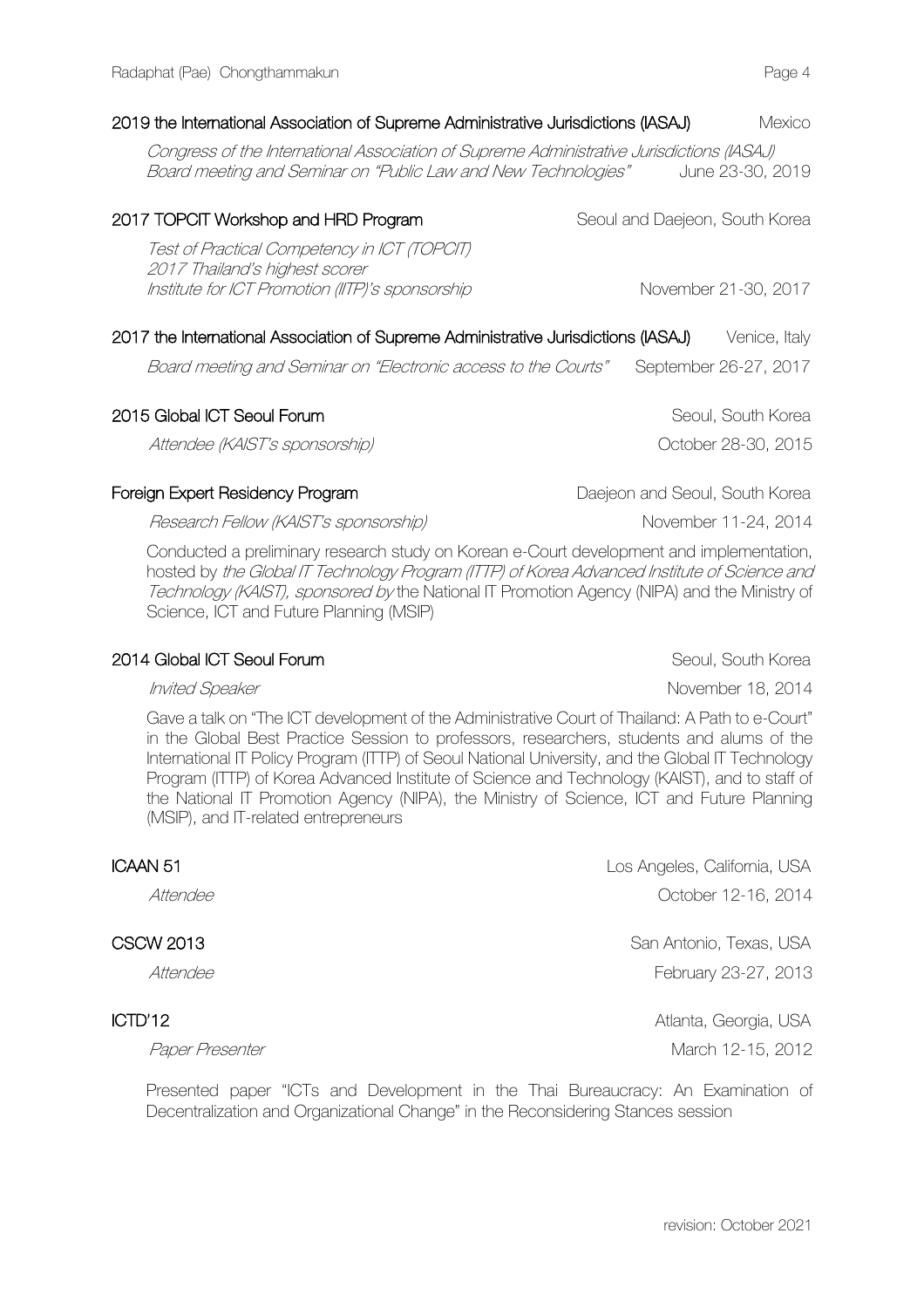### Hawaii International Conference on System Sciences (HICSS-45) Maui, Hawaii, USA

Presented paper "Boundary Objects, Agents, and Organizations: Lessons from E-Document System Development in Thailand" in the Emerging Topics Mini-track, in the well-recognized Electronic Government Track – also known as Digital Government

iConference 2011 Seattle, Washington, USA Paper Presenter February 8-11, 2011

Presented paper "Infrastructure and Standards in Thai Digital Government" in the e-Government session

| Hawaii International Conference on System Sciences (HICSS-43) | Kauai, Hawaii, USA |
|---------------------------------------------------------------|--------------------|
| Paper Presenter                                               | January 5-8, 2010  |

Presented paper "Extending Virtual Organizations in the Public Sector: Lessons from CSCW, STS, and Organization Science" in the Interoperability and Infrastructure Mini-track, in the Electronic Government Track

| Featured Information Research Student Talks (FIRST) | Ann Arbor, Michigan, USA |
|-----------------------------------------------------|--------------------------|
|                                                     |                          |

Invited Presenter 2009, 2010, and 2012

Presentations to the University of Michigan, School of Information's faculty, researchers, and doctoral and masters students on "Virtual Organizations in the Public Sector" (December 2009), "Infrastructure and Standards in Thai Digital Government" (November 2010), "Applying the Concept of Boundary Work to the Thai Digital Government Development Efforts" (February 2012)

|  | 2009 iGov Research Institute |  |  |
|--|------------------------------|--|--|
|--|------------------------------|--|--|

Student Student Automobile Controller Controller Controller Controller Controller Controller Controller Controller Controller Controller Controller Controller Controller Controller Controller Controller Controller Controll

The iGov Research Institute is a week-long residential program of the Center for Technology in Government (CTG), University at Albany/SUNY, and is sponsored by a grant from the US National Science Foundation. Students accepted into this program experience both classroom and field activities. The program addresses topics, such as ways to engage government organizations in mutually valuable research projects; and comparisons of the philosophies, questions, and methods among the disciplines that make up Digital Government research.

#### eDemocracyCamp Washington, D.C., USA

Attendee March 1-2, 2008

eDemocracyCamp is the first BarCamp with a focus specifically on e-democracy connecting citizens, researchers, developers, and practitioners to learn about the current state of e-democracy and share their visions for its future direction. Topics include e-democracy, e-participation, e-government, e-voting, online civic engagement, online political campaigning, online dialogue and deliberation.

Seattle, Washington, USA

Paper Presenter And The Secret Assembly 2012 and the United States of the United States of the United States of the United States of the United States of the United States of the United States of the United States of the U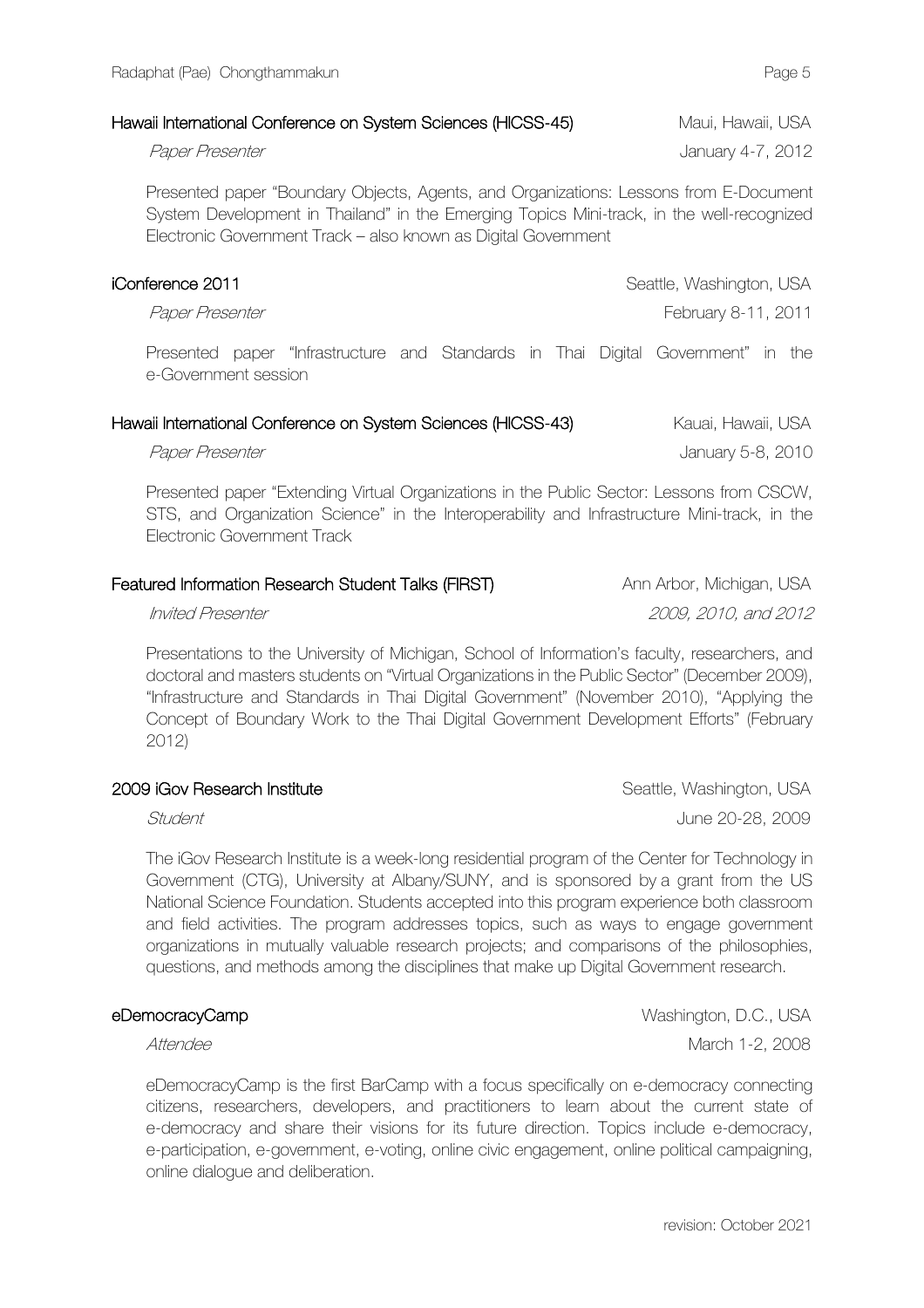### Exceptional Summer Internships **Exceptional Summer Internships** Portland, Oregon, USA

The exceptional summer internships' eGov Interns program is organized and sponsored by the Mark O. Hatfield School of Government at Portland State University. The program recruits selective students from leading universities throughout the United States studying e-Government development, and provides them with a week-long training program at Portland State University and a three-month internship at Oregon- and Washington-based government agencies.

# TRAININGS & STUDY VISITS

| e-Court and Smart Court Development                                                                                                                                                                                                                                                                                                     | People's Republic of China   |  |
|-----------------------------------------------------------------------------------------------------------------------------------------------------------------------------------------------------------------------------------------------------------------------------------------------------------------------------------------|------------------------------|--|
| The Supreme People's Court; Shanghai High Court; Beijing Internet Court                                                                                                                                                                                                                                                                 |                              |  |
| Recipient, Office of the Administrative Courts Fellowship                                                                                                                                                                                                                                                                               | January 2020                 |  |
| New Wave Leadership Development Program                                                                                                                                                                                                                                                                                                 | Thailand                     |  |
| Training program, organized by the Office of the Civil Service Commission, for high caliber<br>officials from selected government agencies to promote a network of high-potential officials                                                                                                                                             |                              |  |
| Participant, Office of the Civil Service Commission                                                                                                                                                                                                                                                                                     | August - September 2015      |  |
| e-Court and IT Development and Implementation Study Visits                                                                                                                                                                                                                                                                              | South Korea                  |  |
| The Supreme Court of Korea; Seoul Administrative Court; Busan District Court;<br>the Patent Court; The National IT Industry Promotion Agency (NIPA); The National<br>Computing and Information Agency (NCIA); LG Consulting and Solution (LG CNS);<br>Korea Advanced Institute of Science and Technology (KAIST); and Yonsei University |                              |  |
| Recipient, Office of the Administrative Courts Fellowship                                                                                                                                                                                                                                                                               | 2014, 2015, 2016, 2017, 2018 |  |
| e-Litigation System Development and Deployment Study Visit                                                                                                                                                                                                                                                                              | Singapore                    |  |
| Infocomm Development Authority of Singapore; CrimsonLogic                                                                                                                                                                                                                                                                               | September - October 2013     |  |
| Recipient, Office of the Administrative Courts Fellowship                                                                                                                                                                                                                                                                               |                              |  |
| University of Michigan Center for Research on Learning and Teaching                                                                                                                                                                                                                                                                     | <b>USA</b>                   |  |
| Graduate Teacher Certificate                                                                                                                                                                                                                                                                                                            | April 2012                   |  |
| Japan International Corporation Agency (JICA), Okinawa International Centre                                                                                                                                                                                                                                                             | Japan                        |  |
| Certificate of Training on Client-Server System Designer (PC Server) May - September 2002                                                                                                                                                                                                                                               |                              |  |
| Recipient, Japanese Government Scholarship (JICA)                                                                                                                                                                                                                                                                                       |                              |  |
| e-Procurement System Implementation Study Visit                                                                                                                                                                                                                                                                                         | New Zealand                  |  |
| New Zealand Police                                                                                                                                                                                                                                                                                                                      | March 2004                   |  |
| Recipient, Office of the Administrative Courts Fellowship                                                                                                                                                                                                                                                                               |                              |  |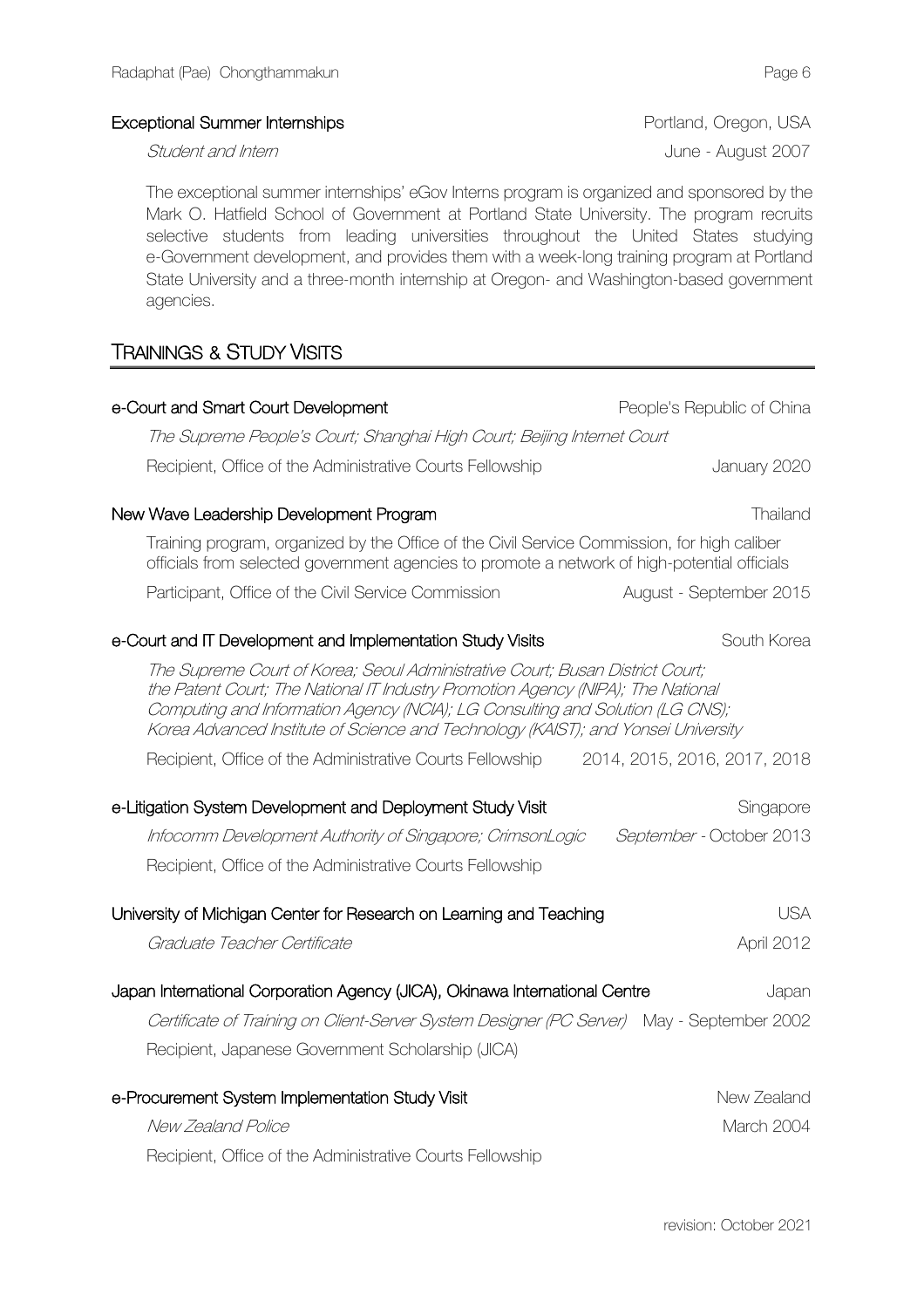| Recipient, Office of the Administrative Courts Fellowship                                    | March 2004    |
|----------------------------------------------------------------------------------------------|---------------|
| Administrative Case Filing and Case Management Systems Study Visit                           | France        |
| Conseil d'Etat and Cour administrative d'appel, Paris; and Tribunal administrative, Toulouse |               |
| Recipient, French Government Fellowship                                                      | December 2000 |

Video Conferencing Management System Training and Study Visit Singapore Singapore

# SCHOLARSHIPS, RESEARCH AND PROFESSIONAL AWARDS

# Barbour Scholarship 2012 - 2013

University of Michigan

Since 1914, the Barbour Scholarships are among the oldest and most prestigious awards granted by the University of Michigan. The Barbour Scholarship Endowment supports annual competitive scholarships awarded to women who are citizens of countries formerly known as the Orient (encompassing the large region extending from Turkey in the west to Japan and the Philippines in the east) and who are enrolled in any of the University's graduate programs.

#### Rackham Graduate Student Research Grant 2012

Post-candidacy Research Award, Rackham School of Graduate Studies, University of Michigan

Post-candidacy research award to conduct field study of the development and adoption of ICT and organizational change in the Thai public sector

#### Rackham International Research Award (RIRA) 2011

Rackham School of Graduate Studies, University of Michigan

Research grant to support doctoral student degree-related research outside the United States for fieldwork on ICT adoption and use organizational change in the Thai public sector

#### Thai Studies Competition's Graduate Student Research Grants 2010, and 2011

Center of Southeast Asian Studies, University of Michigan

Graduate student research grants (awarded for two consecutive years) for field study of digital government development and organizational transformation in the Thai public sector

#### Rackham Graduate Student Research Grant 2010

Pre-candidacy Research Award, Rackham School of Graduate Studies, University of Michigan

Pre-candidacy research award to conduct field study of comparative digital government research in Southeast Asia